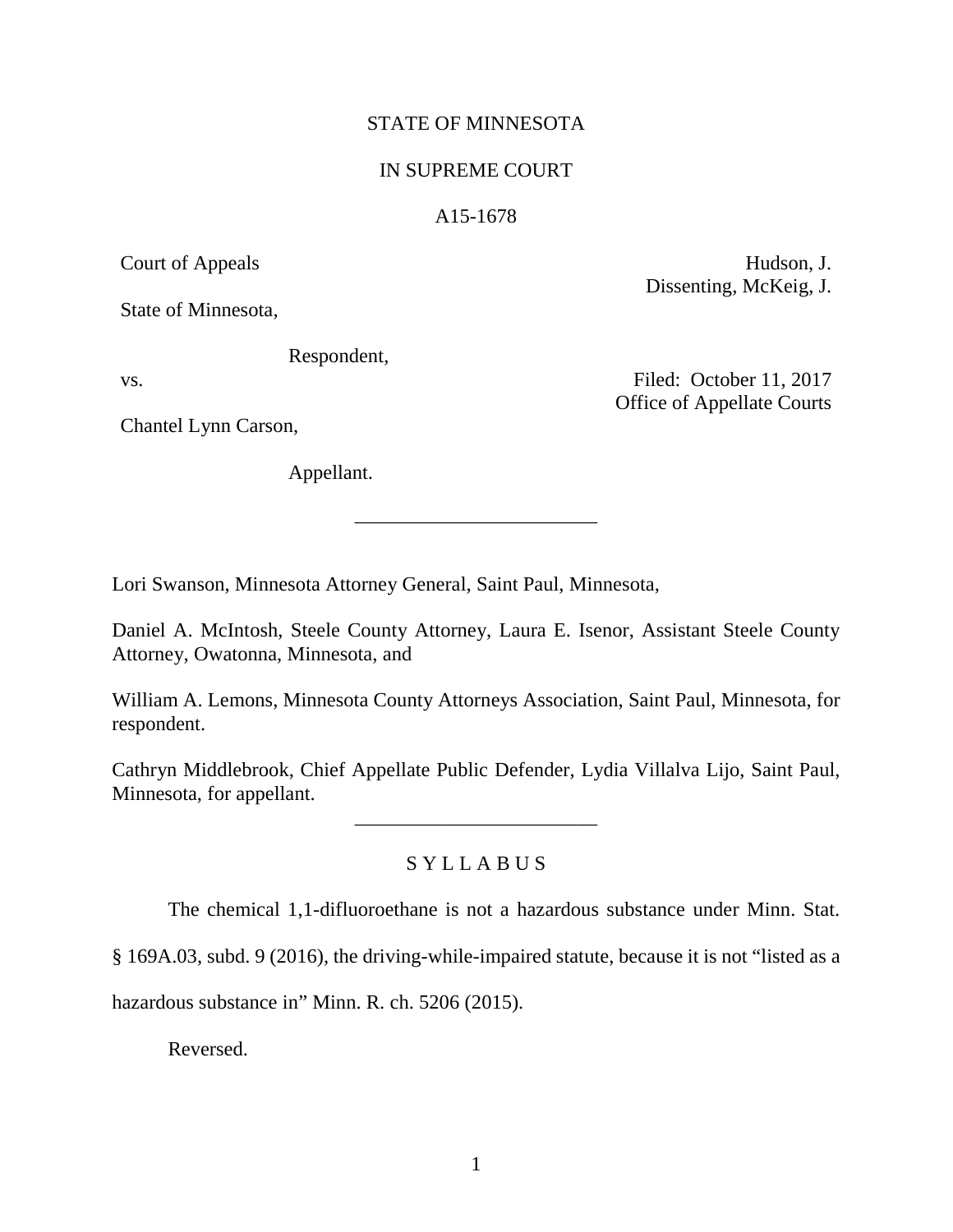#### O P I N I O N

HUDSON, Justice.

At issue is whether the chemical 1,1-difluoroethane (DFE) is a hazardous substance under Minn. Stat. § 169A.03, subd. 9 (2016). On three occasions, appellant Chantel Lynn Carson was arrested on suspicion of driving while impaired (DWI), and an analysis of her blood showed the presence of DFE. Carson was convicted of three counts of third-degree DWI for operating a motor vehicle while under the influence of a hazardous substance. The court of appeals affirmed her convictions. We hold that DFE is not a hazardous substance under Minn. Stat. § 169A.03, subd. 9, because it is not "listed as a hazardous substance in" Minn. R. ch. 5206 (2015). We therefore reverse the decision of the court of appeals.

## **FACTS**

The facts are not in dispute. On November 16, 2014, officers responded to a call that a driver at a drive-thru of a restaurant appeared to be intoxicated. Officers found Carson parked at the drive-thru and passed out with a can of Dust-Off between her right arm and body.<sup>[1](#page-1-0)</sup> Dust-Off is a refrigerant-based propellant used for cleaning electronic equipment.

One week later, officers found Carson slumped over the center console of her running car. She responded after several attempts to wake her. Carson's eyes were "watery and bloodshot," and her face was "sweaty and pale." She was "lethargic"; her "speech was

<span id="page-1-0"></span><sup>&</sup>lt;sup>1</sup> The police used different terms to refer to the cans of compressed air found in Carson's car on each occasion. We refer to the cans as Dust-Off for consistency.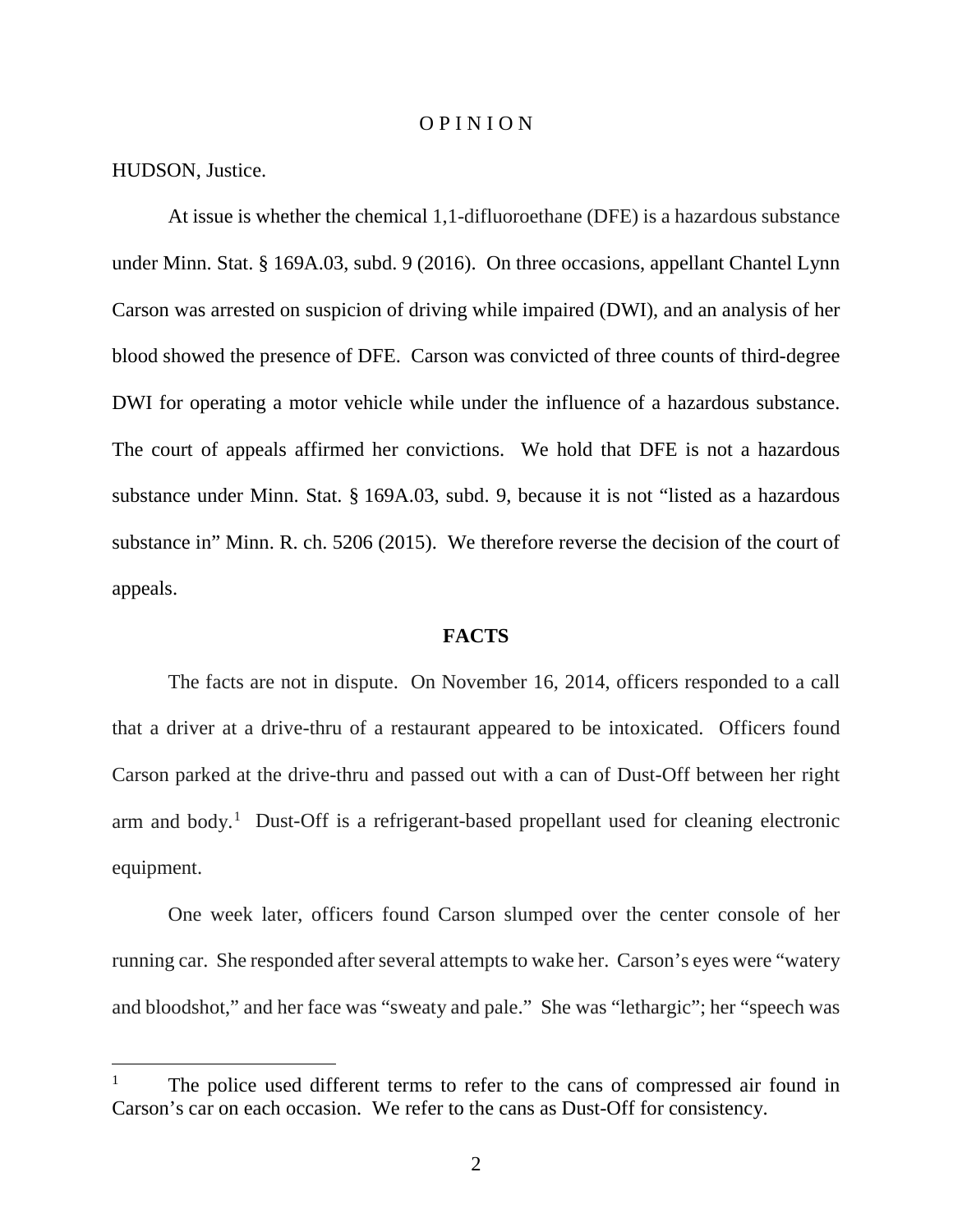slurred"; and her left hand involuntarily twitched. The police found three cans of Dust-Off in the car.

Several months later, officers received three reports over the course of 2 hours describing a slumped driver at different locations. Each report gave the same description of the car, and one report indicated that, when being driven, the car was swerving. Officers eventually spotted the car in a parking lot and found Carson slouching in the driver's seat. Carson did not initially respond to the officer knocking on the window. When she finally responded, her eyes were "bloodshot and watery." The officer found five cans of Dust-Off in the car.

On each of these three occasions, Carson was placed under arrest on suspicion of DWI. The police obtained blood samples from Carson on the first two occasions, and a urine sample on the third occasion. Subsequent analysis revealed the presence of DFE and clonazepam.

In three separate cases, respondent State of Minnesota charged Carson with two counts of third-degree DWI, Minn. Stat. §§ 169A.20, subd. 1(2)-(3), 169A.26 (2016)—one for operating a motor vehicle while under the influence of a hazardous substance and one for operating a motor vehicle while under the influence of a controlled substance. Carson filed a motion to dismiss the hazardous-substance DWI charges because she claimed, in part, that there was insufficient evidence that she was under the influence of a "hazardous substance" as defined in Minn. Stat. § 169A.03, subd. 9.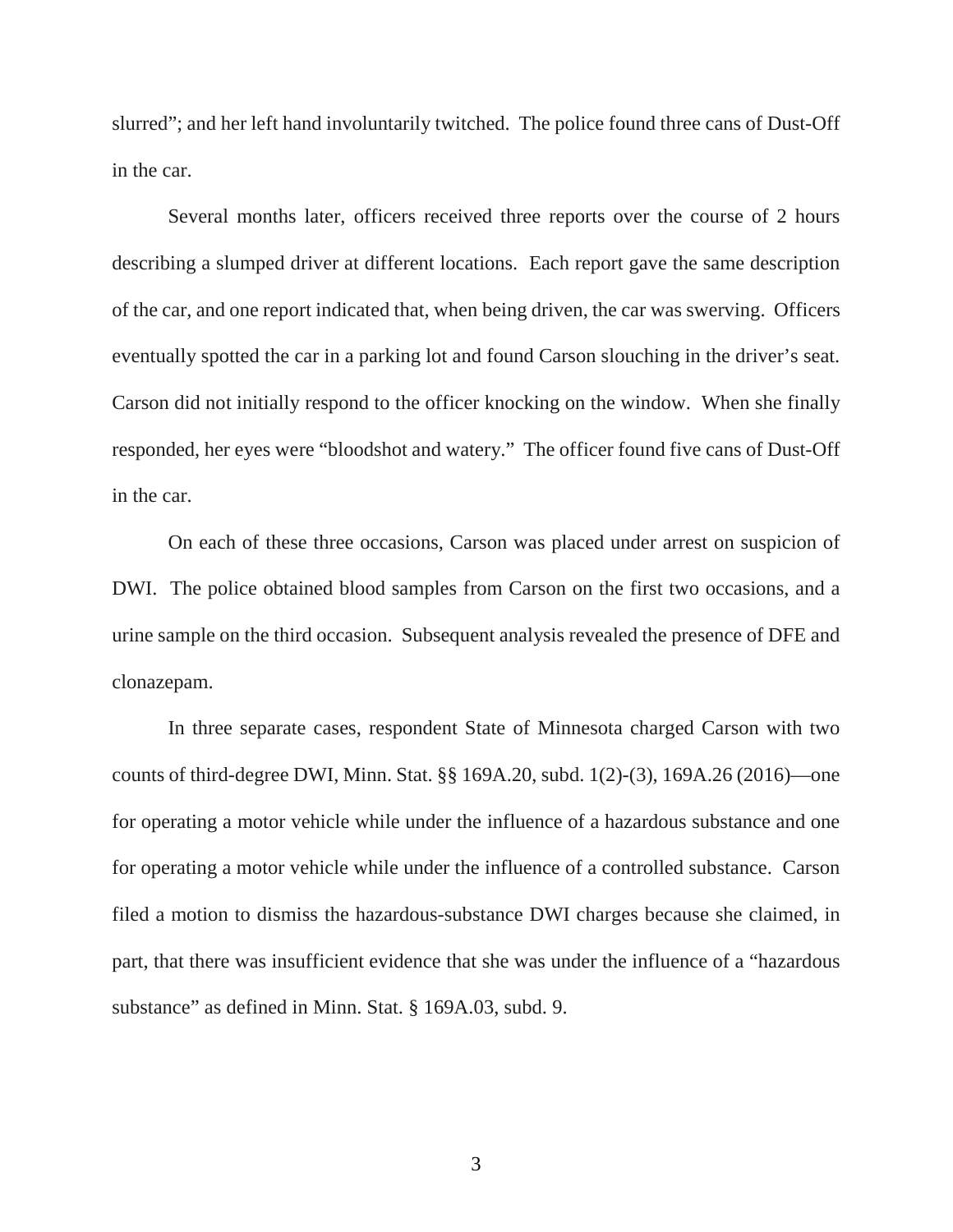During a contested omnibus hearing, a forensic scientist testified that DFE is "a propellant commonly seen in cans . . . usually found in products used to clean keyboards on computers." The scientist explained:

[DFE] is commonly seen in a product called Dust-Off. It is commonly abused as an inhalant simply because it is easy to obtain and you don't need to be a particular age to acquire it or purchase it, and it will produce a pretty rapid high, as well.

. . . . The abuse comes from inhaling, whether it be through a small tube . . . or . . . a bag that is held over the nose and mouth of the person . . . . . . . . It is flammable . . . . [T]he can is under pressure so there is a hazard. . . . . . . . If it is inhaled . . . it can [cause injury].

The district court found that the characteristics of DFE made it a hazardous substance under the DWI statutes and denied Carson's motion to dismiss. Carson then waived her right to a jury trial and other trial rights, and the parties agreed to a stipulatedfacts trial under Minn. R. Crim. P. 26.01, subd. 4, on the hazardous-substance DWI counts. The State agreed to dismiss the controlled-substance DWI counts. The district court found Carson guilty of three counts of third-degree DWI.

The court of appeals affirmed Carson's convictions, holding that DFE is a hazardous substance under the DWI statutes. *State v. Carson*, 884 N.W.2d 917, 922 (Minn. App. 2016). The court of appeals reasoned that DFE is a hazardous substance under the DWI statutes because it fits the definition of a hazardous substance under Minn. R. 5206.0100, subp. 7(B). *Carson*, 884 N.W.2d at 920-21. We granted Carson's petition for review.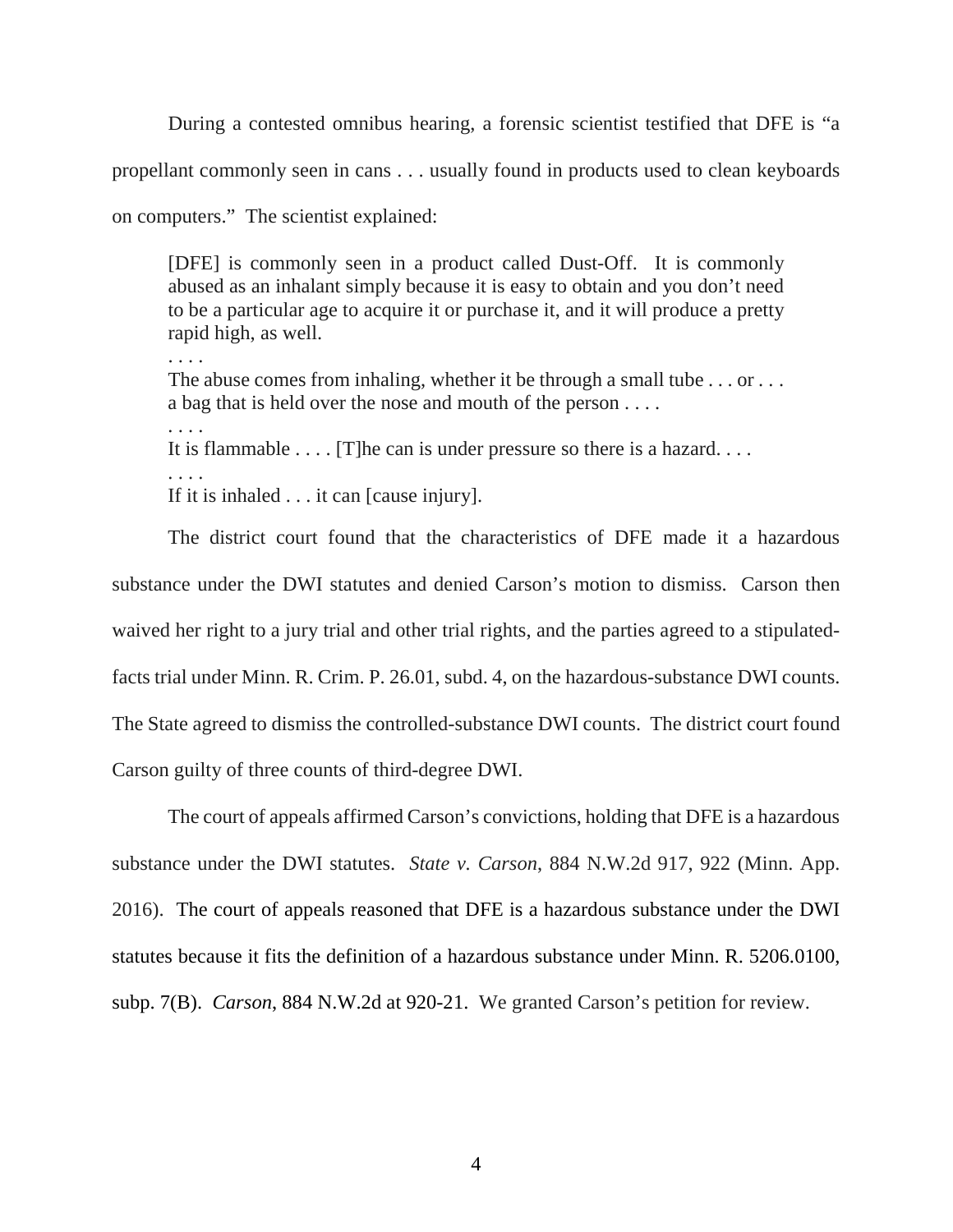#### **ANALYSIS**

At issue is whether DFE is a hazardous substance under the definition provided in Minn. Stat. § 169A.03, subd. 9. We review statutory interpretation questions de novo. *Christianson v. Henke*, 831 N.W.2d 532, 535 (Minn. 2013).

In Minnesota, it is a crime to drive, operate, or be in physical control of a motor vehicle while "the person is knowingly under the influence of *a hazardous substance* that affects the nervous system, brain, or muscles of the person so as to substantially impair the person's ability to drive or operate the motor vehicle." Minn. Stat. § 169A.20, subd. 1(3) (emphasis added). Hazardous substance, in turn, is defined as "any chemical or chemical compound that is *listed* as a hazardous substance in rules adopted under chapter 182 (occupational safety and health)." Minn. Stat. § 169A.03, subd. 9 (emphasis added).

The Commissioner of Labor and Industry promulgated the occupational safety and health rules in Minn. R. ch. 5206 in accordance with Minn. Stat. ch. 182 (2016). *See* Minn.

Stat. § 182.655. These rules define "hazardous substance" to include the following:

. . . .

"Hazardous substance" means a chemical or substance, or mixture of chemicals or substances, which:

B. is either toxic or highly toxic, an irritant, corrosive, a strong oxidizer, a strong sensitizer, combustible, either flammable or extremely flammable, dangerously reactive, pyrophoric, pressure-generating, a compressed gas, a carcinogen, a teratogen, a mutagen, a reproductive toxic agent, or that otherwise, according to generally accepted documented medical or scientific evidence, may cause substantial acute or chronic personal injury or illness during or as a direct result of any customary or reasonably foreseeable accidental or intentional exposure to the chemical or substance: . . . .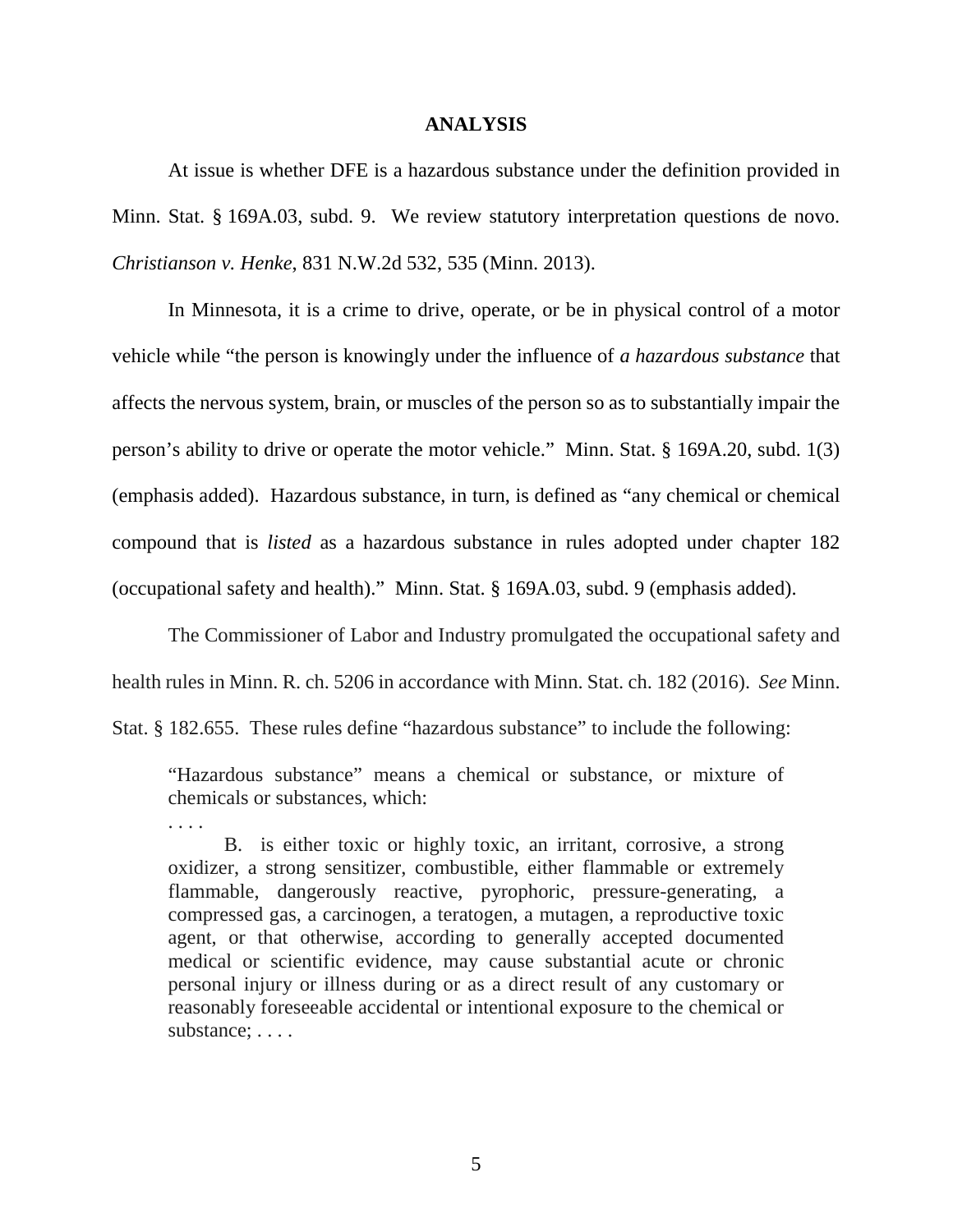Minn. R. 5[2](#page-5-0)06.0100, subp. 7(B).<sup>2</sup>

Chapter 5206 contains a specific rule on hazardous substances, which includes a "[l]ist of hazardous substances" in alphabetical order. *See* Minn. R. 5206.0400, subp. 5. Rule 5206.0400 also states: "The hazardous substance list includes the majority of hazardous substances that will be encountered in Minnesota; *it does not include all hazardous substances and will not always be current*." *Id.*, subp. 1 (emphasis added).

To determine what it means for a chemical or chemical compound to be "*listed* as a hazardous substance in rules adopted under chapter 182," Minn. Stat. § 169A.03, subd. 9 (emphasis added), the parties point to different portions of Minn. R. ch. 5206, the rules adopted under chapter 182. Carson contends that Minn. R. 5206.0400, subp. 5, is the only list of hazardous substances in the applicable rules, and that this list does not include DFE.

The State argues that Minn. R. 5206.0400 acknowledges that the list of hazardous substances in subpart 5 of the rule is "illustrative" and "does not include all hazardous substances." As a result, the State contends that Minn. R. 5206.0100, subp. 7(B), contains "a list of characteristics which, if possessed, would make a chemical or substance or a mixture . . . a hazardous substance." According to the State, DFE meets the definition of

<span id="page-5-0"></span><sup>&</sup>lt;sup>2</sup> Minnesota Rule 5206.0100, subp. 7, contains two other definitions of hazardous substance, Minn. R. 5206.0100, subp. 7(A) (defining hazardous substance as a chemical, substance, or mixture that is regulated under the Code of Federal Regulations); *id.*, subp. 7(C) (defining hazardous substance as a chemical, substance, or mixture that the Commissioner of Labor and Industry has determined "present[s] a significant risk to worker health and safety or imminent danger of death or serious physical harm to an employee as a result of foreseeable use, handling, accidental spill, exposure, or contamination"). It is undisputed that DFE does not fit under either of those definitions.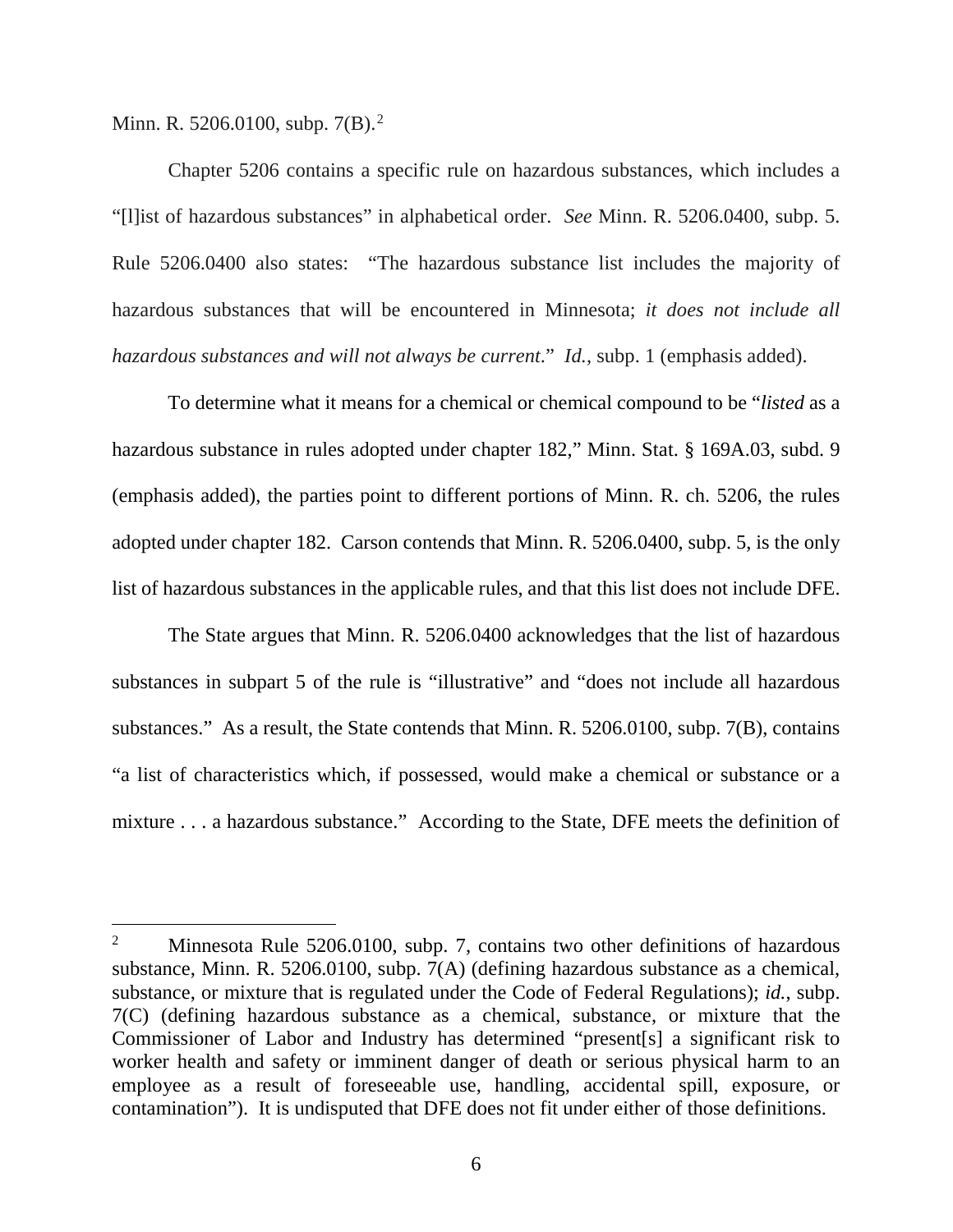a hazardous substance under Minn. Stat. § 169A.03, subd. 9, because it "possesses a number of characteristics listed under Minn. R. 5206.0100, subp. 7(B)."

Nothing in Minn. Stat. § 169A.03, subd. 9 tells us what it means "to be listed," so we look to dictionary definitions to determine the plain meaning of words. *Larson v. Nw. Mut. Life Ins. Co.*, 855 N.W.2d 293, 301 (Minn. 2014). Used in the context of Minn. Stat. § 169A.03, subd. 9, to be "listed" means to be included or incorporated in a list, and a "list" is a series or number of connected names, words, or other items written or printed one after another. *E.g.*, *The American Heritage Dictionary of the English Language* 1024 (5th ed. 2011) (defining the verb "list" as "[t]o make a list of; itemized" and a "list" as a "series of names, words, or other items written, printed, or imagined one after the other"); *New Oxford American Dictionary* 1019 (3d ed. 2010) (defining the verb "list" as "to make a list of" or to "include or enter in a list" and a "list" as "a number of connected items or names written or printed consecutively, typically one below the other"); *Webster's Third New International Dictionary* 1320 (2002) (defining "listed" as "incorporated in a list" and a "list" as "a simple series of words or numerals" or an "index, catalog, checklist"). Minnesota Rule 5206.0400, subp. 5, is, without dispute, a list of hazardous substances "in rules adopted under chapter 182." Minn. Stat. § 169A.03, subd. 9.

The State argues that Minn. R. 5206.0100, subp. 7(B), the definitions section of Minn. R. ch. 5206, *also* contains a "list" describing the relevant characteristics of hazardous substances. We disagree. In interpreting a particular statutory provision, we read the provision "in context with other provisions of the same statute." *ILHC of Eagan, LLC v. Cty. of Dakota*, 693 N.W.2d 412, 419 (Minn. 2005). When Minn. Stat. § 169A.03 (2016),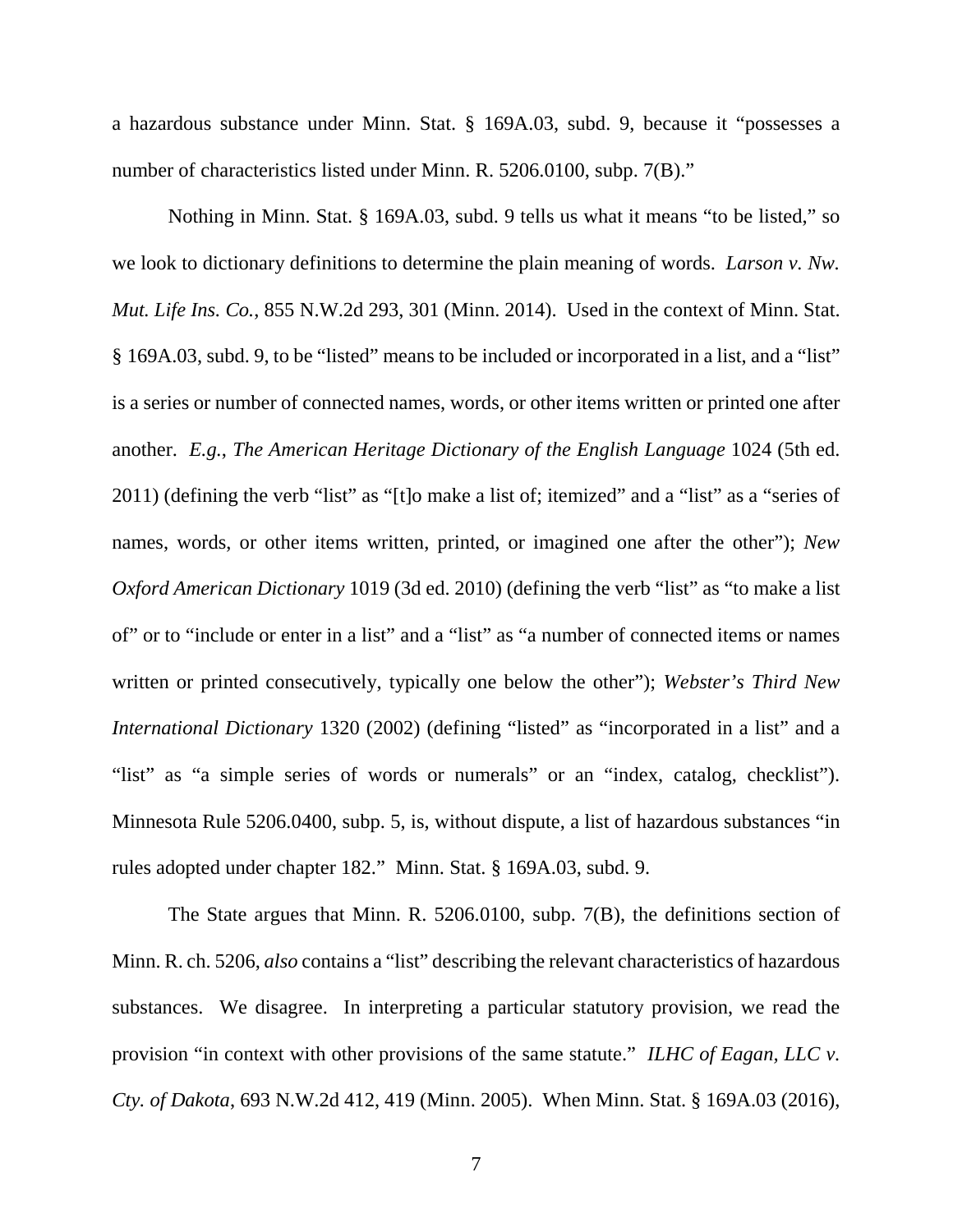the definitions section of the DWI statutes, adopts the definition of a term from another source, it uses the phrase "has the meaning given." *Id.*, subd. 6 (stating that a term "has the meaning given in section 152.01, subdivision 4"); *id.*, subd. 13 (stating that a term "has the meaning given in section 86B.005, subdivision 9"); *id.*, subds. 7, 10, 17, 19, 23-24, 25 (stating that various terms "ha[ve] the meaning given" in various subdivisions of "section 169.011"). By using the word "listed" instead of the phrase "has the meaning given," subdivision 9 of section 169A.03 cannot be referring to the definition of a hazardous substance found in Minn. R. 5206.0100.<sup>[3](#page-7-0)</sup>

The State and the dissent further argue that the Legislature intended subdivision 9 of section 169A.03 to encompass not only all the hazardous substances *listed* in Minn. R. 5206.0400, subp. 5, but also any chemical that would be *defined* as a hazardous substance by Minn. R. 5206.0100, subp. 7(B). According to the dissent, the *definition* of hazardous substance in Minn. R. 5206.0100, subp. 7(B), amounts to a *list* because it "is a list of characteristics, any one of which makes a substance hazardous." A list and a definition are not the same thing. *Compare New Oxford American Dictionary* 1019 (defining a "list" as "a number of connected items or names written or printed consecutively, typically one

<span id="page-7-0"></span><sup>&</sup>lt;sup>3</sup> The dissent alleges that our holding mistakenly relies on the phrase "has the meaning given," because "each time section 169A.03 uses the phrase 'has the meaning given,' it refers to a definition contained in a *statute*," rather than—as the case here—a definition "in *rules adopted under chapter 182*." This, however, is a distinction without a difference. The Legislature has used the phrase "has the meaning given" when it intends to adopt a definition from another source and apply it to a statute in Minn. Stat. ch. 169A. The fact that the source of the definition is a statute, and not a rule, does not matter in determining whether the Legislature intended "has the meaning given" and "listed" to have the same meaning.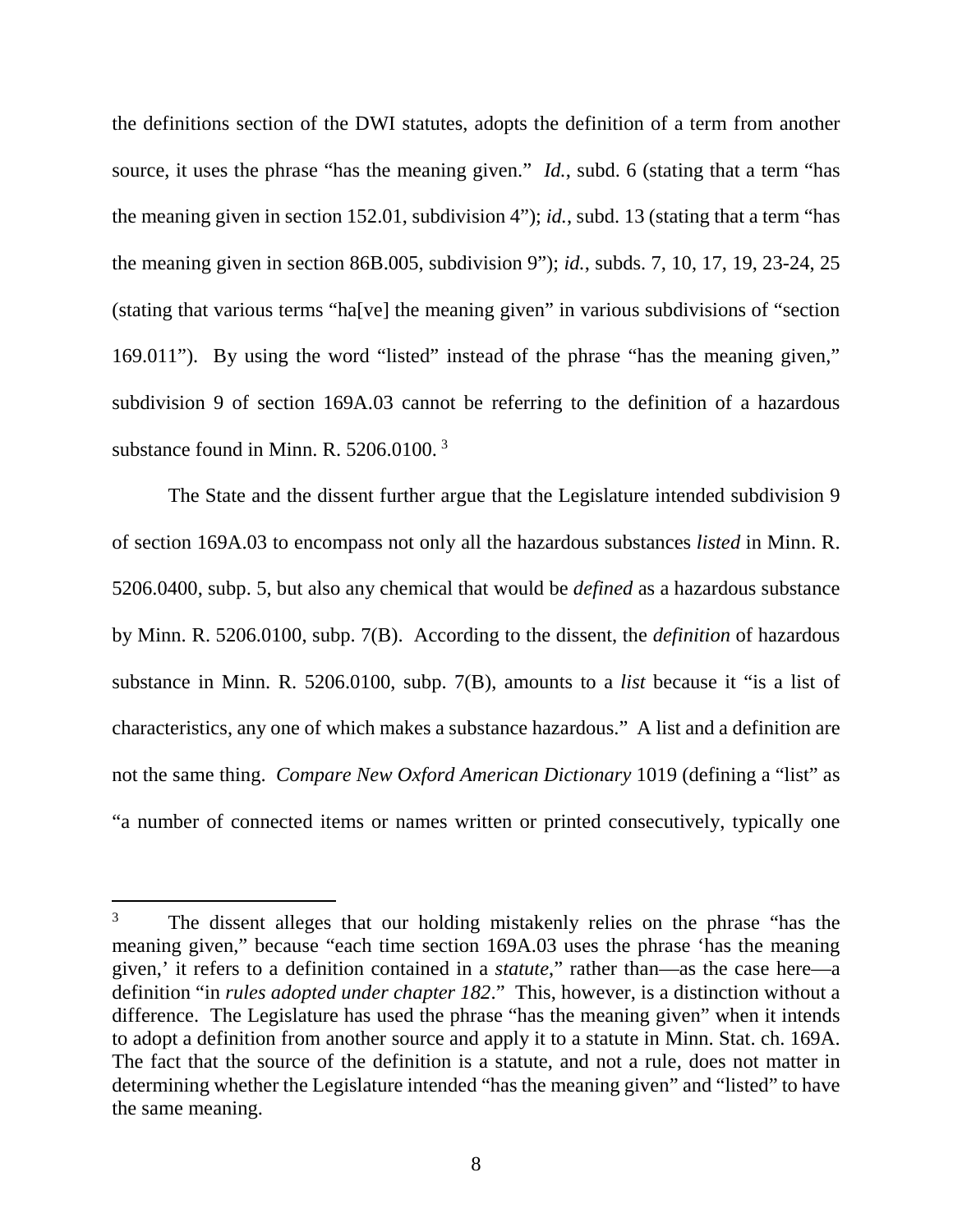below the other") *with id.* at 455 (defining a "definition" as "a statement of the exact meaning of a word").

If the Legislature had wanted to criminalize the operation of a motor vehicle while knowingly under the influence of *any* substance that meets the definition of a hazardous substance for purposes of the occupational safety and health rules, it knew how to do so and could have done so explicitly by using a phrase like "has the meaning given." The statutory language plainly demonstrates that the types of hazardous substances that can give rise to a driving-while-impaired conviction are limited to those substances specifically listed in Minn. R. 5206.0400, subp. 5.

We acknowledge that based on our holding today, a driver dangerously intoxicated by DFE is not criminally liable under the plain language of the current DWI statutes. The dissent argues that the Legislature could not have intended this outcome. In other words, the dissent concludes that the Legislature could not have intended to criminalize the operation of a motor vehicle while the driver is knowingly under the influence of only those chemical compounds that are explicitly listed as hazardous substances under the occupational health and safety rules. But "[t]his public policy concern should be directed to the Legislature because we must read this state's laws as they are, not as some argue they should be." *Axelberg v. Comm'r of Pub. Safety*, 848 N.W.2d 206, 212 (Minn. 2014) (citing *In re Estate of Karger*, 93 N.W.2d 137, 142 (Minn. 1958) ("What the law ought to be is for the [L]egislature.")), *superseded by statute*, Minn. Stat. 169A.53, subd. 3(b)(11) (2016).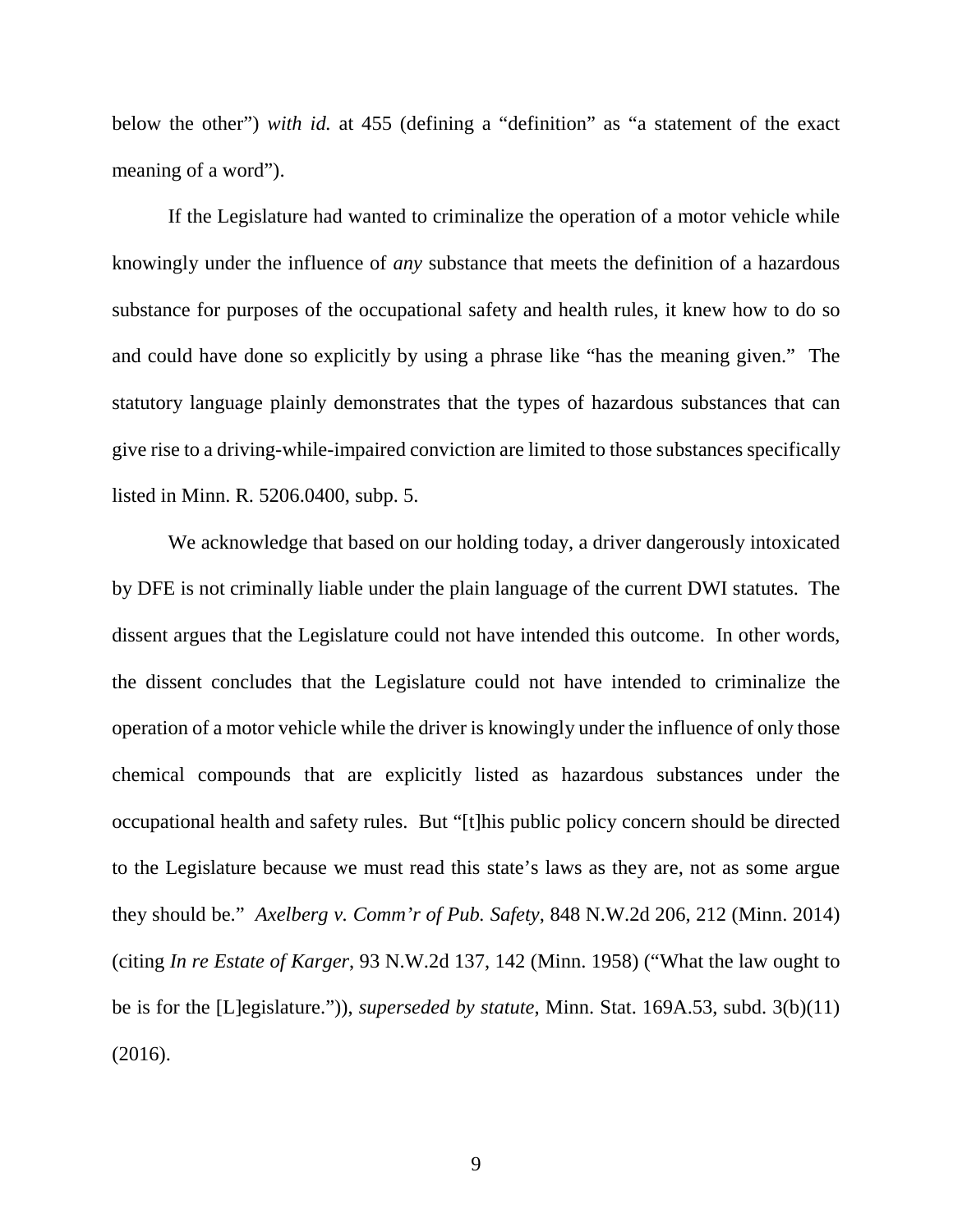# **CONCLUSION**

For the foregoing reasons, we reverse the decision of the court of appeals and remand the case to the district court for further proceedings consistent with this opinion.

Reversed.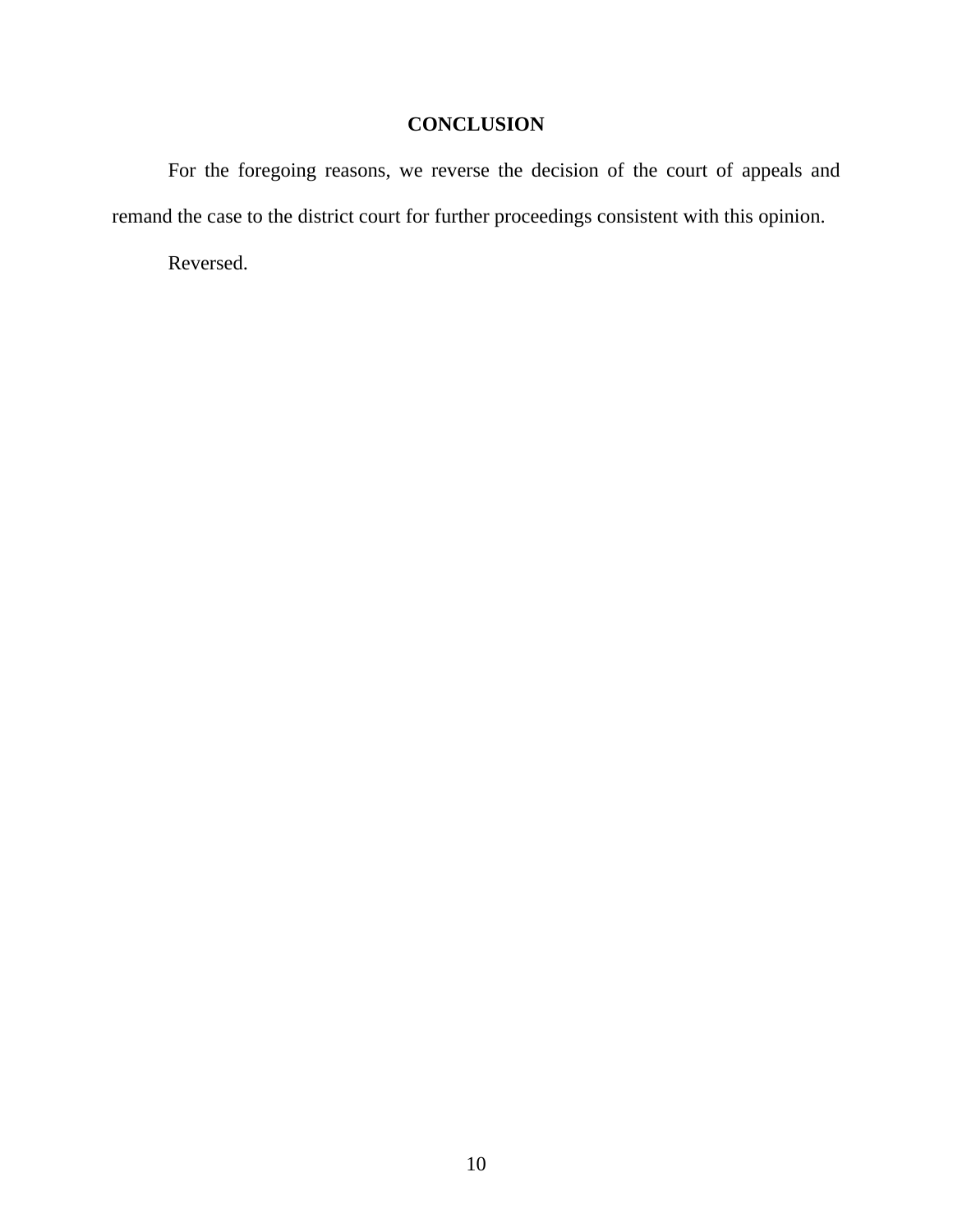#### D I S S E N T

MCKEIG, Justice (dissenting).

Three times in 3 months, police found respondent Chantel Lynn Carson passed out in her car. Each time, testing revealed that Carson had been driving after using cans of Dust-Off to ingest the chemical [1](#page-10-0),1-difluoroethane (DFE).<sup>1</sup> The majority, adopting a narrow reading of Minn. Stat. § 169A.03, subd. 9 (2016), concludes that Carson broke no law. Because the definition of "hazardous substance" promulgated by the Commissioner of Labor and Industry encompasses DFE, I would affirm. Accordingly, I respectfully dissent.

It is illegal to drive a car while knowingly under the influence of a hazardous substance that substantially impairs one's ability to drive. Minn. Stat. § 169A.20, subd. 1(3) (2016). A hazardous substance is "any chemical or chemical compound that is *listed* as a hazardous substance in rules adopted under chapter 182 (occupational safety and health)." Minn. Stat. § 169A.03, subd. 9 (emphasis added).

Two rules promulgated by the Commissioner of Labor and Industry are relevant to determining whether DFE is "listed as a hazardous substance." *Id.* First, Minn. R. 5206.0100, subpart 7(B), states:

"Hazardous substance" means a chemical or substance, or mixture of chemicals or substances, which: . . . .

<span id="page-10-0"></span><sup>&</sup>lt;sup>1</sup> Dust-Off is a refrigerant-based propellant made for cleaning electronic equipment. A forensic scientist testified in Carson's case that the chemical "is commonly abused as an inhalant simply because it is easy to obtain and you don't need to be a particular age to acquire it or purchase it, and it will produce a pretty rapid high, as well."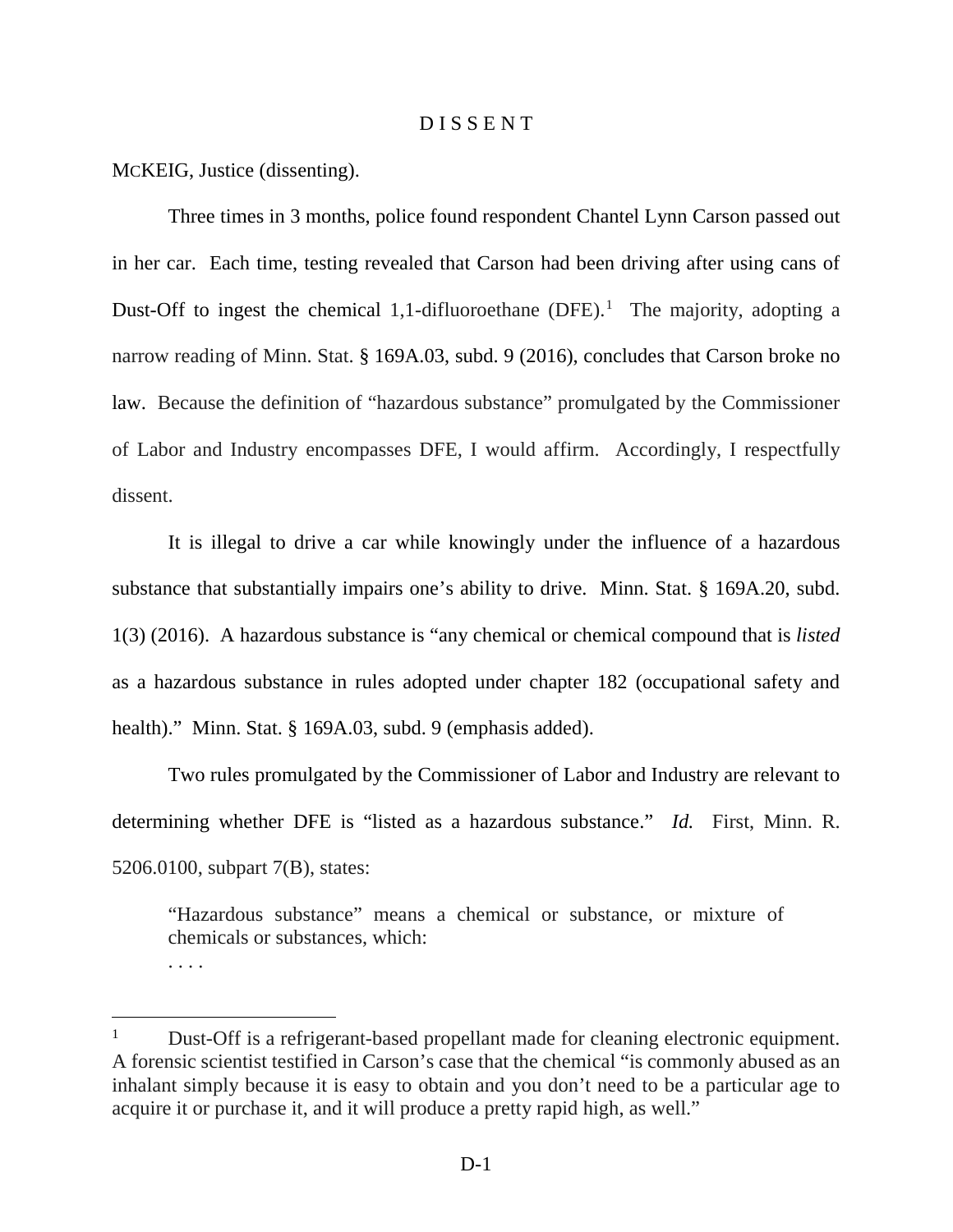B. is either toxic or highly toxic, an irritant, corrosive, a strong oxidizer, a strong sensitizer, combustible, either flammable or extremely flammable, dangerously reactive, pyrophoric, pressure-generating, a compressed gas, a carcinogen, a teratogen, a mutagen, a reproductive toxic agent, or that otherwise, according to generally accepted documented medical or scientific evidence, may cause substantial acute or chronic personal injury or illness during or as a direct result of any customary or reasonably foreseeable accidental or intentional exposure to the chemical or substance: . . . .

Second, Minn. R. 5206.0400, subp. 5, lists hundreds of chemicals that are hazardous substances. DFE does not appear on this list. Rule 5206.0400 further states, "[t]he hazardous substance list includes the majority of hazardous substances that will be encountered in Minnesota; it does not include all hazardous substances and will not always be current." *Id.*, subp. 1.

DFE "is listed as a hazardous substance," Minn. Stat. § 169A.03, subd. 9, under Minn. R. 5206.0100, subp. 7(B). I agree with the court that to be "listed" means to be included or incorporated in a list, and a "list" is a series or number of connected names, words, or other items written or printed one after another. *See, e.g.*, *The American Heritage Dictionary of the English Language* 1024 (5th ed. 2011) (defining the verb "list" as "[t]o make a list of; itemize," and defining the noun "list" as a "series of names, words, or other items written, printed, or imagined one after the other"). Minnesota Rule 5206.0100, subpart 7(B), is a list of characteristics, any one of which makes a substance hazardous. DFE has several of those characteristics.<sup>[2](#page-11-0)</sup> Thus, DFE is "listed as a hazardous substance,"

<span id="page-11-0"></span><sup>&</sup>lt;sup>2</sup> The forensic scientist testified that DFE is "flammable," can cause injury if inhaled, and that "the can is under pressure so there is a hazard." The Dust-Off can contains warnings consistent with this testimony. In other words, DFE, at a minimum, is "toxic,"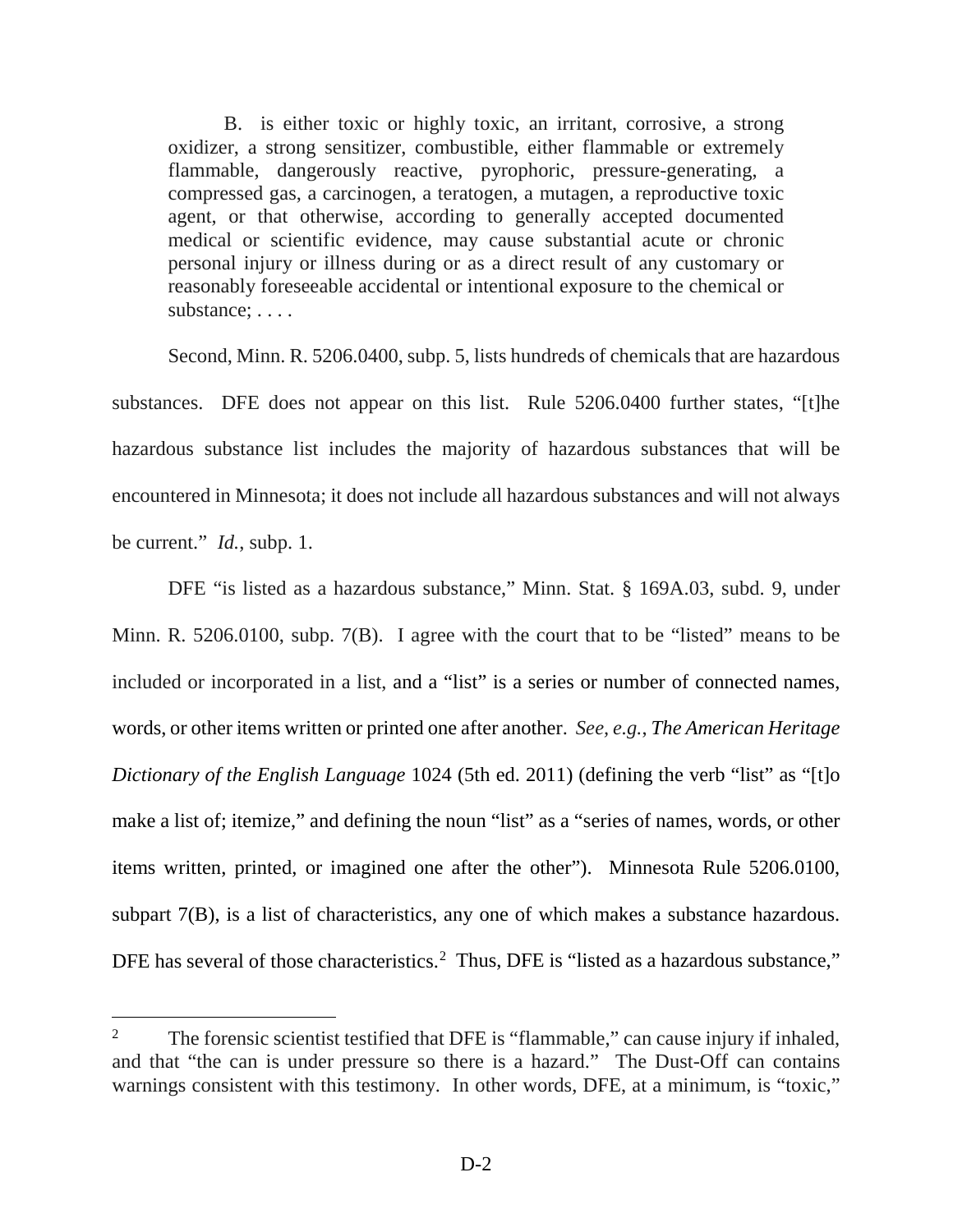Minn. Stat. § 169A.03, subd. 9, and the district court correctly held that Carson operated a motor vehicle under the influence of a hazardous substance, in violation of Minn. Stat. § 169A.20, subd. 1(3).

The court disagrees, concluding that when section 169A.03 adopts the definition of a term from another source, it uses the phrase "has the meaning given," rather than the word "listed." Thus, the court reasons, Minn. Stat. § 169A.03, subd. 9, cannot refer to the definition of "hazardous substance" in Minn. R. 5206.0100, subpart 7(B), because it uses the word "listed" rather than the phrase "has the meaning given." But each time section 169A.03 uses the phrase "has the meaning given," it refers to a definition contained in a *statute*. By contrast, subdivision 9 of section 169A.03 defines "hazardous substance" as "any chemical or chemical compound that is listed as a hazardous substance in *rules adopted under chapter 182*." (Emphasis added).

The court's heavy reliance on the phrase "has the meaning given" is misplaced. I agree that the Legislature meant for its definition of "hazardous substance" to include, at least, the specific hazardous substances listed in Minn. R. 5206.0400, subp. 5. Subpart 5 of Rule 5206.0400 is an enumerated list; it would be strange to refer to it any other way. This structure explains the use of "listed" in Minn. Stat. § 169A.03, subd. 9. The court's error is in assuming that this word choice automatically closes the door to other "listed" chemicals, such as those covered by the definition of "hazardous substance" in Minn. R. 5206.0100, subpart 7(B). This assumption, based on a phrase used exclusively to refer to

 $\overline{a}$ 

<sup>&</sup>quot;combustible," "flammable," "a compressed gas," and "may cause substantial . . . injury or illness." Minn. R. 5206.0100, subp. 7(B).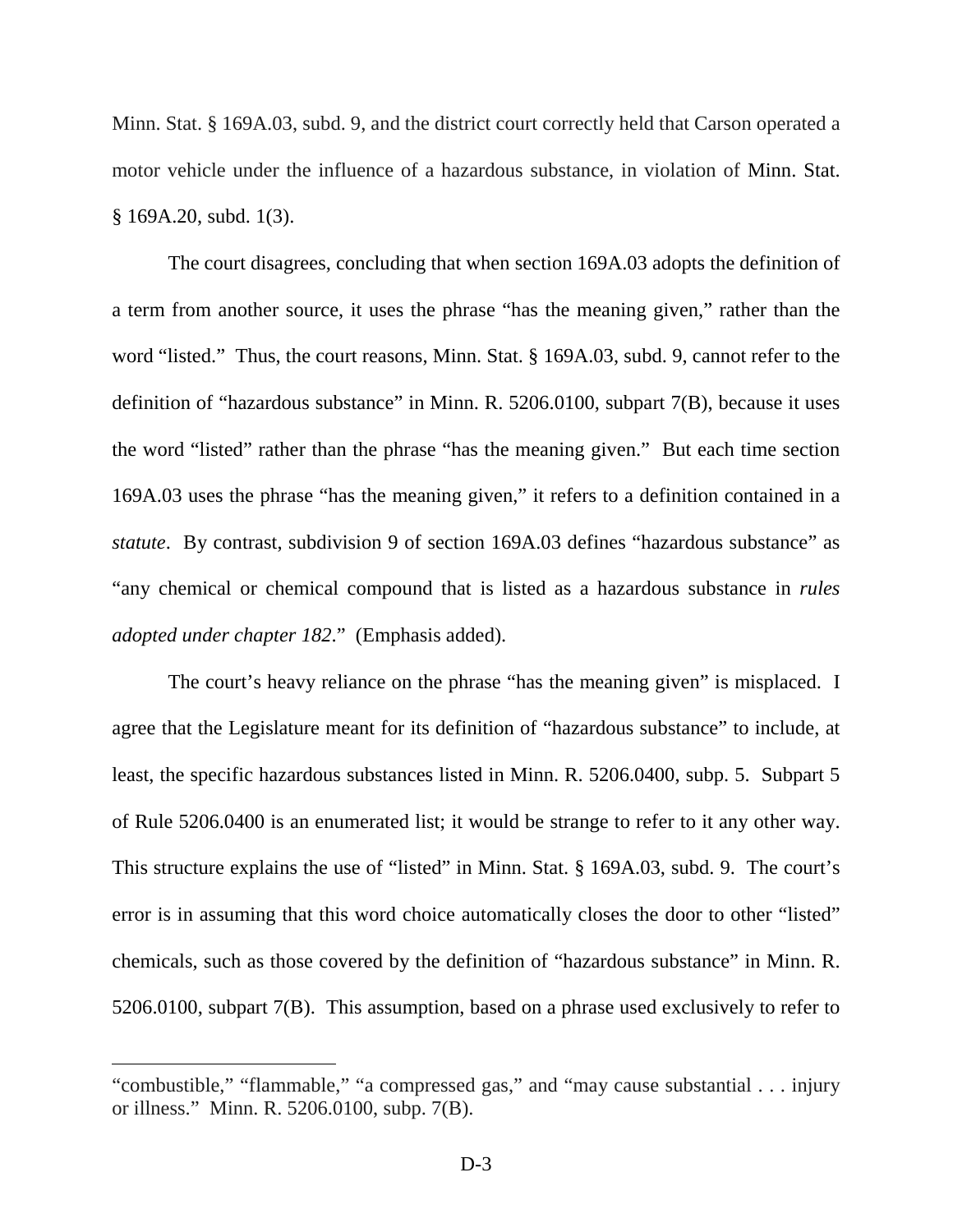statutory definitions ("has the meaning given"), is questionable. It makes more sense to read Minn. Stat. § 169A.03, subd. 9, as referring to the enumerated list *as well as* any other chemicals encompassed by the list of hazardous characteristics in Minn. R. 5206.0100, subp. 7(B).

My interpretation also accords with other parts of the hazardous-substances rules. We interpret rules as a whole, viewing their words and sentences in context. *Troyer v. Vertlu Mgmt. Co.*, 806 N.W.2d 17, 24 (Minn. 2011). When possible, we interpret rules such that "no word, phrase, or sentence should be deemed superfluous, void, or insignificant." *Id.* (quoting *Krueger v. Zeman Constr. Co.*, 781 N.W.2d 858, 861 (Minn. 2010)); *id.* at 24 n.9 (analogizing the interpretation of rules to the interpretation of statutes). Before Minn. R. 5206.0400 names specific chemicals as hazardous substances, it explains, "[t]he hazardous substance list includes the majority of hazardous substances that will be encountered in Minnesota; it does not include all hazardous substances and will not always be current." Minn. R. 5206.0400, subp. 1. This explanation makes perfect sense: subpart 5 of that rule enumerates certain hazardous substances, while Minn. R. 5206.0100, subp. 7(B), lists characteristics that make non-listed chemicals hazardous. The list of specific hazardous substances is updated at least every 2 years, Minn. R. 5206.0400, subp. 3, and in the meantime, unlisted hazardous substances are covered by Minn. R. 5206.0100, subp. 7(B).

Under the court's interpretation of the statute, Minnesotans may inhale Dust-Off and then drive at their pleasure while endangering their fellow citizens. This impunity